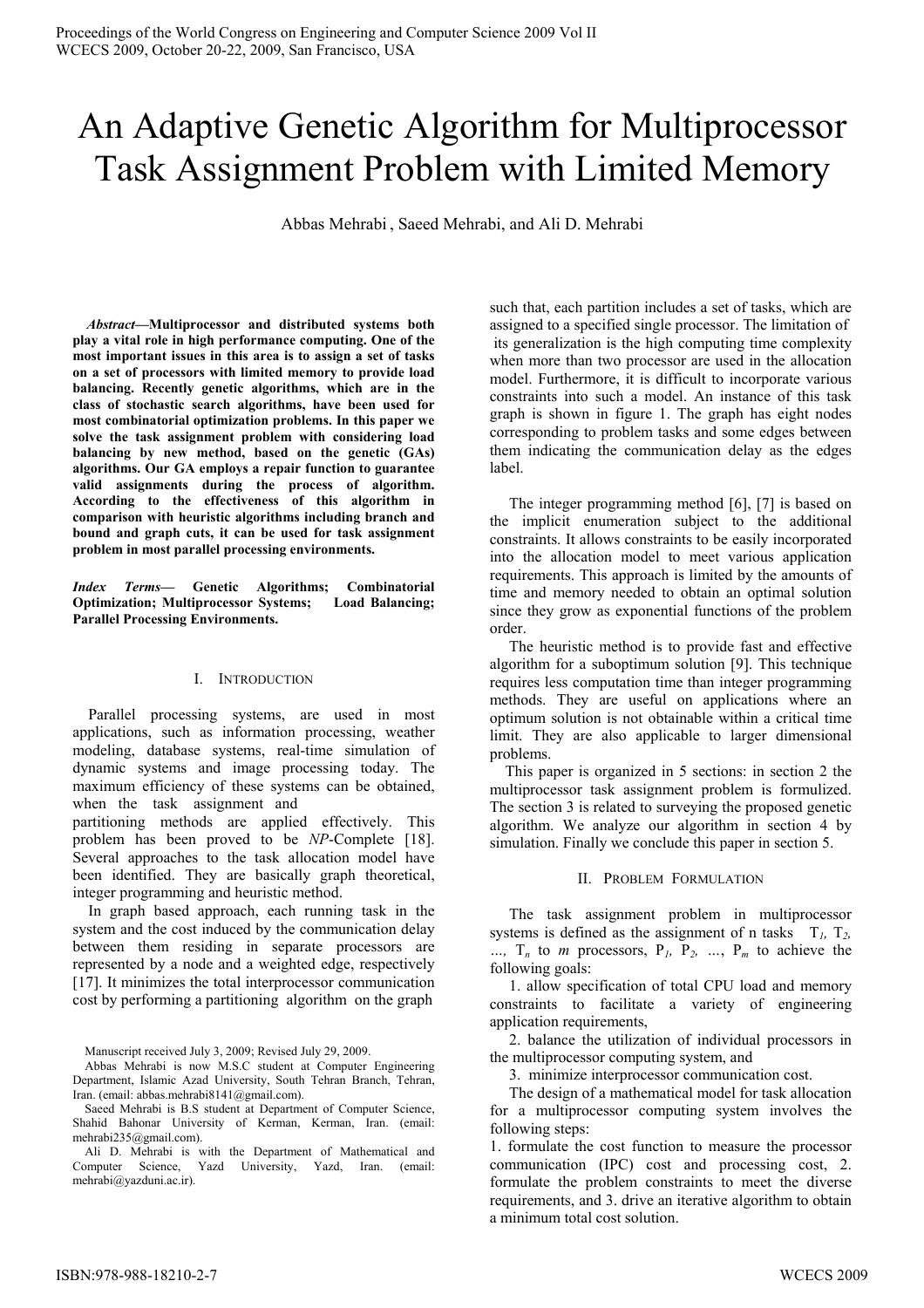Proceedings of the World Congress on Engineering and Computer Science 2009 Vol II WCECS 2009, October 20-22, 2009, San Francisco, USA

#### A. Problem Statement

The cost function is formulated as the sum of the IPC cost and the processing cost. If two different running tasks are assigned to a same processor, the communication delay between them is dissembled, since data transmission is done effectively. In contrast, if these two tasks are assigned to two different processors the cost due to the communication delay between them takes account in the total system cost.

According to assignment literature there are some parameters for problem formulation. We first introduce these parameters and return them anywhere needed. Our multiprocessor computing system has the interconnections in the form of heterogeneous in which the connected processors contributed to the system have not the same processing ability. Each processor has its local limited memory. In any static specified time interval, the set of the assigned tasks to any processor are located in its local memory for sequential execution. We denote  $m_i$  as the amount of memory needed for task i and  $c_{in}$  as the processing requirements of task i for execution on processor  $n$ . In other hands for processors, we have  $M_n$  as memory capacity of processor *n*,  $P_n$ processing capacity of processor *n*,  $c_{\text{ijnl}}$  communication cost between task  $i$  and  $j$  if  $i$  is assign to processor  $n$  and  $i$  is assigned to processor  $l$ , and

$$
x_{in} = \begin{cases} 1 & if \text{ task } i \text{ is assigned to processor } n, \\ 0 & otherwise \end{cases}
$$

The total cost for processing the tasks is stated as [5]

$$
\min \{ \sum_{i} \sum_{n} c_{in} x_{in} + \sum_{(i,j) \in E} \sum_{n} \sum_{l} c_{ijnl} x_{in} x_{jl} \} (1)
$$

Subject to

$$
\sum_{n} x_{in} = 1 \qquad \forall i,
$$
 (2)

$$
\sum_{i} m_{i} x_{in} \le M_{n}.
$$
 (3)

as the problem constraints. Eq. (2) reveals this fact that some task is assigned to one and only one processor during the program execution. Eq.  $(3)$  states that the amount of memory required for all tasks assigned to a processor must not exceed the processor memory capacity.

### **B.** Related Works

Richard and et al. [16] have used an algorithm based on branch and bound (BB) method. To employ the BB technique the allocation problem is represented by a



Fig. 1: A communication task graph.

search tree. The allocation decision represents a branching at the node corresponding to the given task. Consider a problem of allocating  $m$  tasks among  $n$ processors. Starting with task 1, each task is allocated to one of the *n* processor subject to the constraints imposed on the relations on tasks and processors. The number of tree levels  $m$  corresponds to  $m$  tasks. A feasible sequence of successive branches is called a *path*. A path from the root node to the last node corresponds to a *complete* allocation; otherwise, it is a partial allocation. The cost of a path is computed according to the cost equation.

Although this approach finds the optimum solution in most cases, it needs a lot of backtracks for large problem instances resulting in exponential time and space complexity.

Stone [17] investigates the underlying problem with the aid of network flow algorithms and graph cut approaches. This paper shows how the well-known Ford-Fulkerson algorithm for finding the maximum-flow can find an optimal partition of a modular program that runs on a two-processor system and its generalization to systems with three or more processors. To minimize the total running time, Stone modifies the module interconnection graph so that each *cutset* in the modified graph corresponds in a one-to-one fashion to a module assignment and the weight of the cutset is the total cost for that assignment. With this modification, we can solve a maximum flow problem on the modified graph. The minimum weight cutset obtained from this solution determines the module assignments, and this module assignment is optimal in terms of total cost. In the case of two or more processors, Stone distinguishes the processors in two categories: source and sink types in the interconnection graph and computes the maximum flow between these nodes by creating a cutset. The weight of the cutset corresponds to the total running time. The cutset with minimum weight creates an optimal assignment.

The maximum flow approach is more efficient than backtracking because worst-case performance of<br>backtracking has a much greater complexity than maximum flow algorithm complexity. However the problem of finding the maximum flow in an interconnection graph is still a time consuming problem. In addition the problem extension to three or more processors using this approach is itself an intractable problem.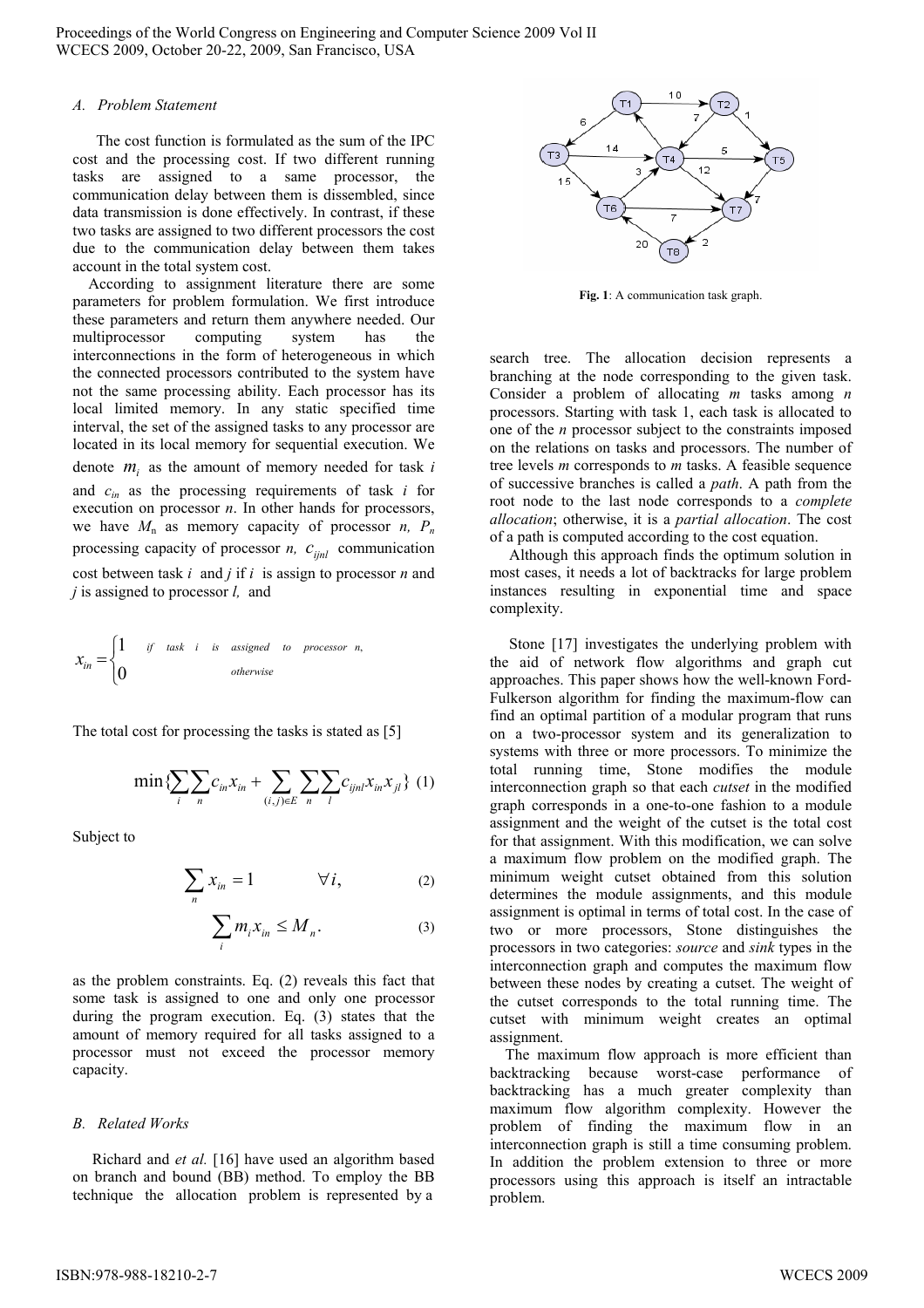In next section we introduce our genetic algorithm which solve the underlying problem far better than previous algorithms in both time and space complexity according to experimental results.

#### **III.** THE GENETIC ALGORITHM

Genetic Algorithms (GAs) [8] which are famous metaheuristics based on the mechanism of natural selection and natural genetics were first developed in 1960 by John Holland [11] at the Michigan State University. Recently, GAs have frequently been used for solving many search and optimization problems (see e. g.  $[14]$ ,  $[15]$ ). The basic concept of GA is designed to simulate the processes in natural system necessary for evolution, specifically for those that follow the principle of survival of the fittest, first laid down by Charles Darwin.

The general outline of a genetic algorithm can be stated as follows. GA starts by generating a random population of candidate solutions. At each iteration of the algorithm a population of promising solutions is first selected. Various operations are then applied to this population in order to produce new candidate solutions. Two common and may most important of these operations are *crossover* and *mutation*. The crossover operator is applied to exchange partial solutions between pairs of solutions. There are many random methods for doing crossover in literature.

The first step in designing a genetic algorithm for a particular problem is to develop a suitable representation scheme, that's, a way to represent individuals in the GA population. Our algorithm uses an appropriate representation for chromosomes, with considering the task interconnection graph, the number of processors and memory constraints. As an example, consider the task graph shown in Fig. 1. A task assignment chromosome for this task graph is shown in Fig. 2.

Setting the  $i<sup>th</sup>$  cell (called *gene* in GAs literature) of the chromosome array to j means the assigning of  $i<sup>th</sup>$  task to processor *j*. This example uses 3 processors,  $P_1$ ,  $P_2$  and  $P_3$ .

A correct task assignment chromosome representation is one in which, the total amount of memory, which is needed for executing the tasks assigned to some processor does not violate the memory capacity of that processor. The total cost for a given assignment is the total execution time of the tasks assigned to all processors plus the sum of the communication delay time between tasks on separate processors.

### A. The initial population generation

The first population of GAs plays an important role in



Fig. 2: Chromosome representation of task assignment.

reproductivity of individuals in the next generations. To create the initial population of chromosomes, we must assign tasks to processors in chromosome representation such that the total amount of memory, which is needed for executing the tasks assigned to each processor, does not violate the memory capacity of corresponding processor. We designed the procedure 1 for initial population generation, which is shown in figure 3. We mean the  $M/P_i$  by the amount of memory, which is needed for executing task  $P_i$  on some processor. CPUMemory[j] is related to the memory capacity of processor  $i$ .

### **B.** Crossover and mutation operators

This proposed algorithm uses the two point crossover method, which has been used in most GAs for solving problems related to multiprocessor environments [14]. After some populations conducted, the characteristics of almost children like to be the same. In fact, the future individuals would like to inherit the all of their own attributes from the parents. This means that the individuals in the population can only go through a special part of search space and this cause to miss some best solutions. For searching almost the search space we use the mutation operator. Once a child solution has been generated through crossover, a mutation procedure is performed that mutates few randomly selected genes in the child solution. The rate of mutation is very important in GAs and is generally set to be a small value. The crossover operator procedure is shown in figure 4.

### C. Repair operator

After the crossover and mutation operators, it is possible that some chromosomes to be invalid due to violation of processor memory capacity. For this reason we have used a new operator, which is called the *repair operator*. This operator is responsible for the conversion of the invalid child chromosomes to valid chromosomes.



Fig. 3: The initial population generation procedure.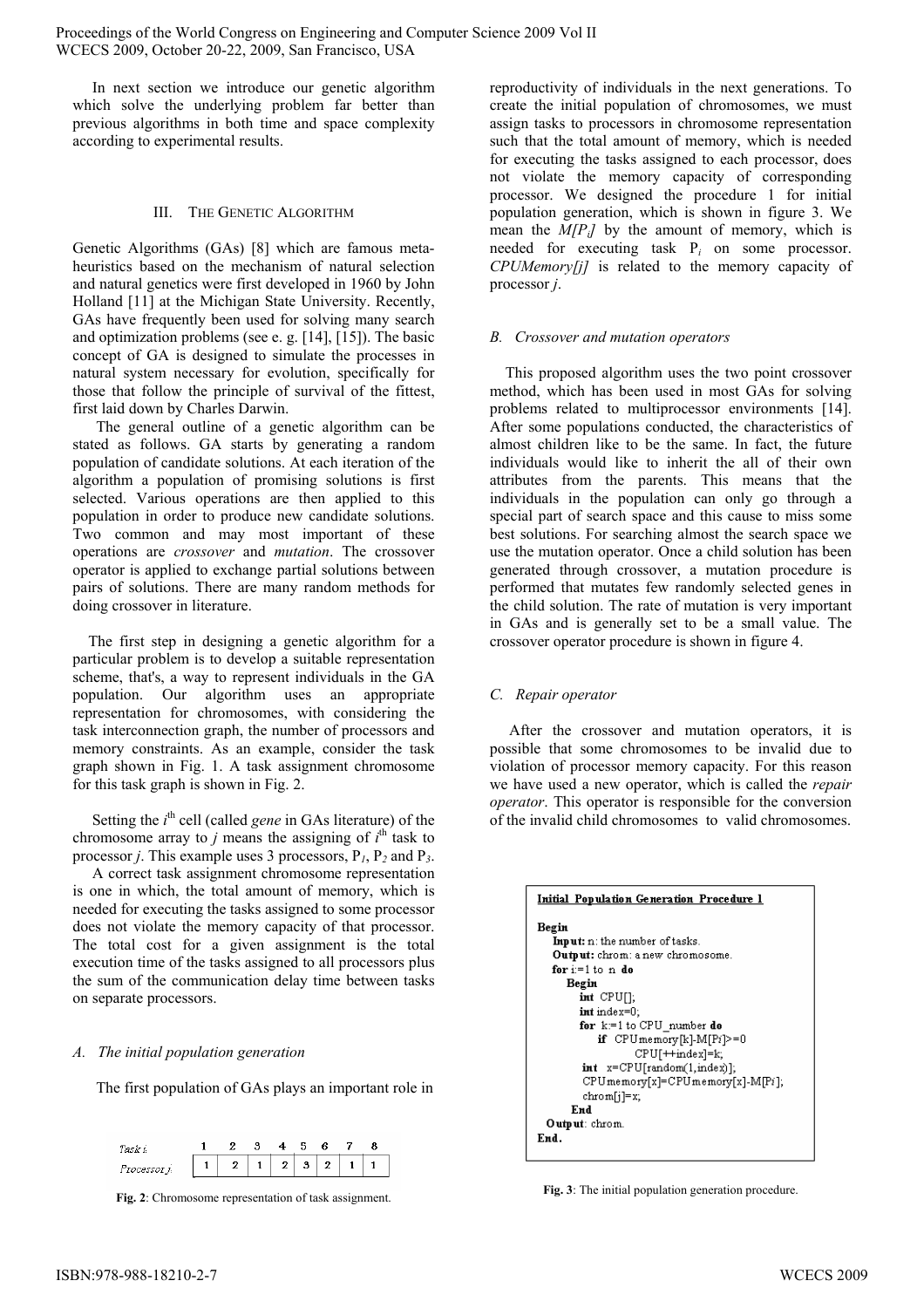Proceedings of the World Congress on Engineering and Computer Science 2009 Vol II WCECS 2009, October 20-22, 2009, San Francisco, USA



Fig. 4: The crossover operator procedure.

It starts with traversing the chromosome array and upon arriving to an invalid task assignment then searches another first processor such that its remaining memory is greater than or equal to the amount of memory which is needed for executing the corresponding task. The underlying task will be reassignment to the processor which is founded. The repair operator procedure is shown in Fig.  $5$ .

### D. Evaluation function and Selection operator

To compute the total system cost, we consider the execution time of the assigned tasks to all processors plus the communication delay time between them on the separate processors. Thus our final objective is to find a chromosome representation such that first it does not violate the memory capacity of processors and second the total system cost according to the chromosome representation to be optimal.

To select the chromosomes for the next generation of the algorithm, a number of chromosomes with small values for their evaluation function are moved to the next generation without any change. Among the remaining chromosomes in order, we apply the crossover operator to a number of them according to the crossover operator probability  $(P_c)$ . Finally we apply the mutation operator to the remaining chromosomes with the large value for their evaluation function. The new generated offsprings are moved to the next generation to complete it.

## IV. EXPERIMENTAL RESULTS

In this section, we will present the experimental results and analyze the computational performance. The platform for conducting the experiments is a PC with a 2.4 GHz CPU and 512 MB RAM. All programs are coded in Java programming language in NetBeans IDE 6.5.1. We also have used the yED Graph Editor software from yWorks company for drawing the task graph. To simulate our genetic algorithm for interconnection task graph in figure 1, first we have used the data sets shown in table 1 and table 2 respectively. The data in table 1 stands for memory capacity of each processor in the heterogeneous

multiprocessor system. Table 2 includes the execution time for executing some task, say  $T_i$ , on some processor, say  $P_i$ , plus the amount of memory for execution.

The stopping criterion in most GAs is the number of generations such that no improvement is obtained in the value of evaluation function. Parameter setting is an important component of a standard genetic algorithm which determines the convergence rate of the algorithm. According to our practice experiments, we find the following settings best fitted for our implementation. In all execution instances, we have set the algorithm parameters to probability of crossover operator  $P_c=0.7$ and the probability of mutation operator  $P_m=0.3$ . In the case of task graph figure 1 after the execution of the algorithm with the given parameters we got the minimum cost 54 that is obtained from the task assignment given in table 3 after 100 times successive generations of the algorithm.

We have tested our algorithm on a variety of large task graph instances with random data sets to verify the correctness of our algorithm. Results have shown in Table 4. For each graph instance, the optimum solutions, which obtained after some generations, along the number of corresponding running processors for assignment are given in table. The results obtained not only are almost consistent with the two previous algorithms described in subsection 2.2, but importantly also they have a lower time complexity for finding the optimum solution.

| <u> Repair Operator Procedure 3</u>        |  |  |  |  |
|--------------------------------------------|--|--|--|--|
| Begin                                      |  |  |  |  |
| Input: chrom: invalid chromosome.          |  |  |  |  |
| n: the mimher of tasks .                   |  |  |  |  |
| <b>Output:</b> newchrom: valid chromosome. |  |  |  |  |
| for $i=1$ to n do                          |  |  |  |  |
| Begin                                      |  |  |  |  |
| $int y = chrom[i];$                        |  |  |  |  |
| <b>if</b> CPU memory[y]-M[Pi]<0 <b>do</b>  |  |  |  |  |
| Begin                                      |  |  |  |  |
| $int$ CPU $\prod$ ;                        |  |  |  |  |
| $int index = 0;$                           |  |  |  |  |
| for $k=1$ to CPU number                    |  |  |  |  |
| <b>if</b> $CPU$ memory $[k]$ -M $[Pi]$ >=0 |  |  |  |  |
| $CPU[+]index]:=k;$                         |  |  |  |  |
| $int z:=CPU[random(1,index)],$             |  |  |  |  |
| CPU memory[z]:=CPU memory[z]-M[Pi];        |  |  |  |  |
| newchrom[i]:=z;                            |  |  |  |  |
| End                                        |  |  |  |  |
| else                                       |  |  |  |  |
| CPUmemory[y]:=CPUmemory[y]-M[Pi];          |  |  |  |  |
| Fнd                                        |  |  |  |  |
| Output: newchrom.                          |  |  |  |  |
| End.                                       |  |  |  |  |
|                                            |  |  |  |  |

Fig. 5: The repair operator procedure.

TABLE 1: The memory capacity for each processor.

| CPU Number | Memory Capacity |
|------------|-----------------|
|            | 20 MB           |
| $P_{2}$    | 15 MB           |
|            | 10 MB           |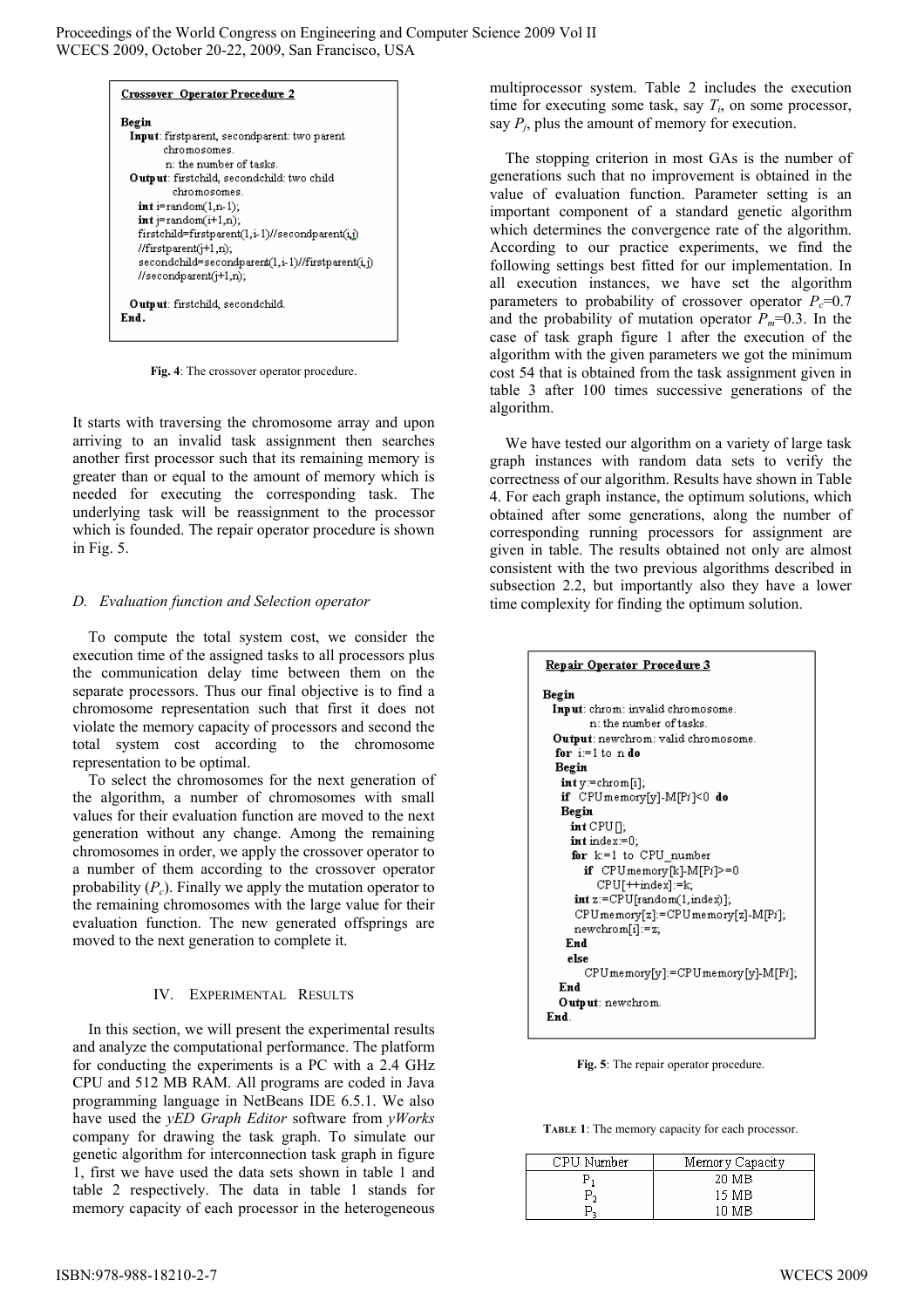| Task Number    | Execution time   | Execution time   | Execution time   | Amount of        |
|----------------|------------------|------------------|------------------|------------------|
|                | on $P_1$         | on $P_2$         | on $P_3$         | memory           |
| $T_1$          | 10 ns            | 7 ns             | $15 \text{ ns}$  | 3 MB             |
| $\mathrm{T}_2$ | $12 \text{ ns}$  | 5 ns             | 8 ns             | 7 <sub>MB</sub>  |
| $\mathrm{T}_3$ | 8 ns             | 12 ns            | 10 <sub>ns</sub> | $4\,\mathrm{MB}$ |
| $T_4$          | 15 <sub>ns</sub> | 14 ns            | $12 \text{ ns}$  | 2 <sub>MB</sub>  |
| T5             | 20 <sub>ns</sub> | 16 ns            | 17 <sub>ns</sub> | 5 MB             |
| $\mathrm{T}_6$ | 14 ns            | 17 ns            | 15 <sub>ns</sub> | 2 <sub>MB</sub>  |
| $T_7$          | 13 ns            | 10 <sub>ns</sub> | 8 ns             | 6 MB             |
| $\rm T_8$      | 5 ns             | 2 ns             | 7 ns             | $4\,\mathrm{MB}$ |

TABLE 2: The execution time and amount of memory for each task.

TABLE 3: The optimal task assignment.

| CPU Number | The set of assigned tasks |
|------------|---------------------------|
|            | ${T_1, T_2, T_3}$         |
|            | $\{T_5,T_7\}$             |
|            |                           |

TABLE 4: The results obtained by running our algorithm on "tgins.\*" task graph instances. The last column indicates the optimum solutions which are as same as our algorithm results.

| Task graph<br>instance<br>(tgins) | Number of<br>tasks | Number of<br>communication<br>edges | Number of<br>Processors for<br>assignment | Number of<br>generations | Optimum<br>solution |
|-----------------------------------|--------------------|-------------------------------------|-------------------------------------------|--------------------------|---------------------|
| tgins 01                          | 20                 | 15                                  | 3                                         | 150                      | 285                 |
| tgins 02                          | 40                 | 25                                  | 4                                         | 170                      | 326                 |
| tgins 03                          | 50                 | 30                                  | 4                                         | 170                      | 354                 |
| tgins 04                          | 80                 | 40                                  | 8                                         | 210                      | 1025                |
| tgins 05                          | 100                | 60                                  | 15                                        | 220                      | 1763                |
| tgins 06                          | 150                | 75                                  | 18                                        | 220                      | 1952                |
| tgins 07                          | 200                | 120                                 | 25                                        | 310                      | 2375                |
| tgins 08                          | 300                | 230                                 | 25                                        | 350                      | 4578                |
| tgins 09                          | 500                | 350                                 | 80                                        | 380                      | 6756                |
| tgins 10                          | 700                | 560                                 | 85                                        | 410                      | 9398                |